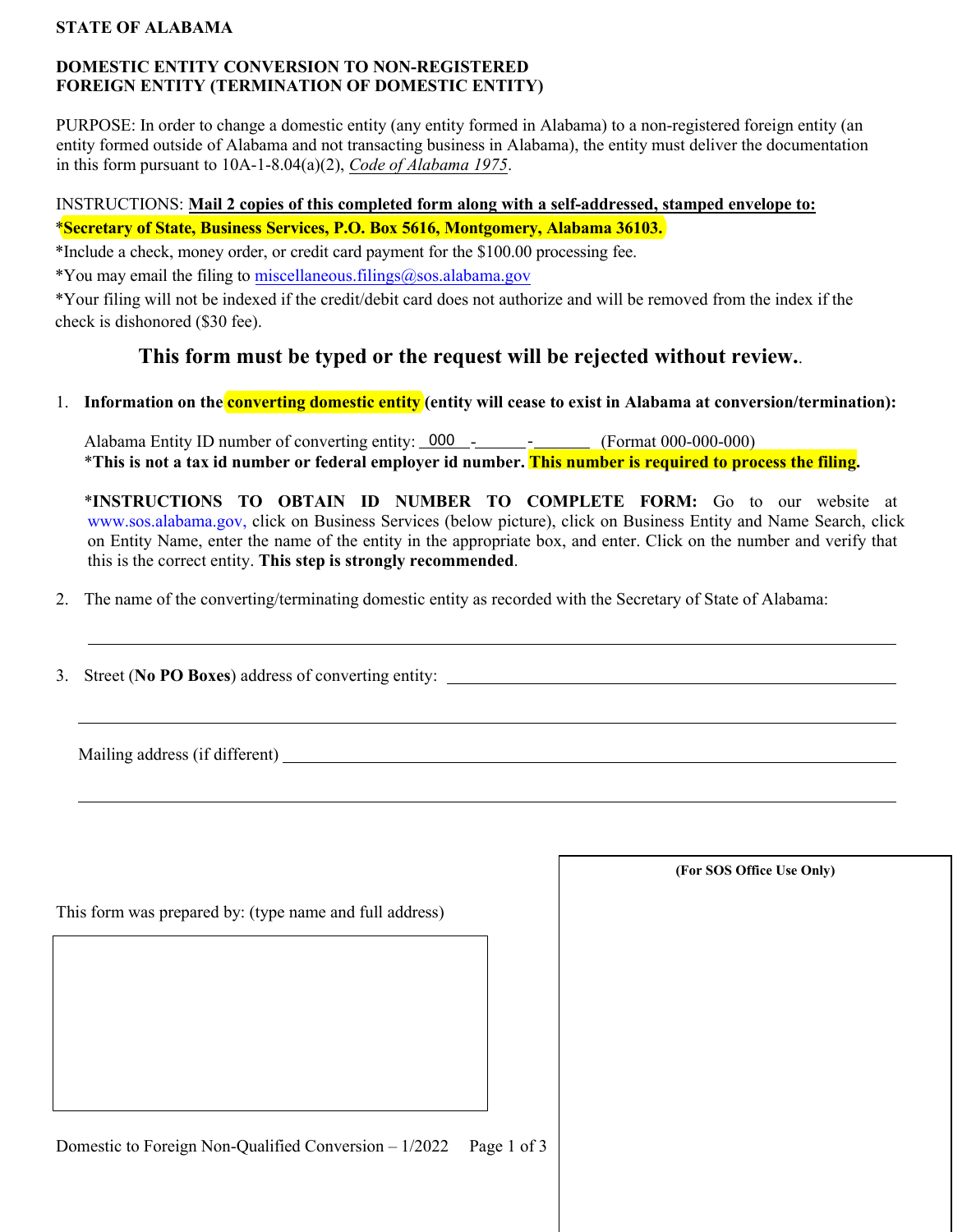#### **DOMESTIC TO FOREIGN NON-QUALIFIED CONVERSION**

# 4. **Information on the converted foreign entity (formed/created by this conversion) – this entity will exist outside the State of Alabama:**

The name of the new foreign entity resulting from this conversion:

| 5. | Converted entity will be (check one):                                                                                                                                                                                                                                                                                                             |                                                                                                                    |  |  |
|----|---------------------------------------------------------------------------------------------------------------------------------------------------------------------------------------------------------------------------------------------------------------------------------------------------------------------------------------------------|--------------------------------------------------------------------------------------------------------------------|--|--|
|    | Business Corporation (Inc or Corp)                                                                                                                                                                                                                                                                                                                | $\Box$ Limited Partnership (LP)                                                                                    |  |  |
|    | Nonprofit Corporation                                                                                                                                                                                                                                                                                                                             | Limited Liability Limited Partnership (LLLP)                                                                       |  |  |
|    | Professional Corporation (PC)                                                                                                                                                                                                                                                                                                                     | <b>Employee Cooperative Corporation</b>                                                                            |  |  |
|    | Limited Liability Company (LLC)                                                                                                                                                                                                                                                                                                                   | Real Estate Investment Trust                                                                                       |  |  |
|    | Limited Liability Partnership (LLP)                                                                                                                                                                                                                                                                                                               | Other:                                                                                                             |  |  |
|    | For Profit General Partnership (GP)                                                                                                                                                                                                                                                                                                               | Non-Profit General Partnership (NGP)                                                                               |  |  |
| 6. | Street (No PO Boxes) address of principal office of new foreign/surviving entity:                                                                                                                                                                                                                                                                 |                                                                                                                    |  |  |
|    |                                                                                                                                                                                                                                                                                                                                                   |                                                                                                                    |  |  |
| 7. | The foreign entity has been filed in the public office of (name of agency and street address):                                                                                                                                                                                                                                                    |                                                                                                                    |  |  |
|    |                                                                                                                                                                                                                                                                                                                                                   |                                                                                                                    |  |  |
|    |                                                                                                                                                                                                                                                                                                                                                   |                                                                                                                    |  |  |
| 8. | that the conversion was effectuated prior to the file/effective date of this filing.                                                                                                                                                                                                                                                              | The undersigned certifies that the Conversion was certified by the jurisdiction of formation/authority showing     |  |  |
| 9. | The converted foreign entity certifies that the entity is no longer transacting business in the State of Alabama.                                                                                                                                                                                                                                 |                                                                                                                    |  |  |
|    | 10. If the converted entity is one in which one or more owners lack limited liability protection, a statement that each<br>owner of the converting entity who is to become a owner without limited liability protection with respect to the<br>resulting entity has consented in writing to the conversion as required by 10A-1-8.01 is attached. |                                                                                                                    |  |  |
|    |                                                                                                                                                                                                                                                                                                                                                   | 11. The undersigned certify that the conversion was approved pursuant to Code of Alabama 1975, 10A-1-8.01 and that |  |  |

12. The converted foreign entity agrees to promptly pay to dissenting owners of the domestic entity that is a party to the conversion/termination of the domestic entity the amount, if any, to which they are entitled under Alabama Law (*Code of Alabama 1975*, 10A-1-8.04).

the information included in or attached to this conversion form are true and correct.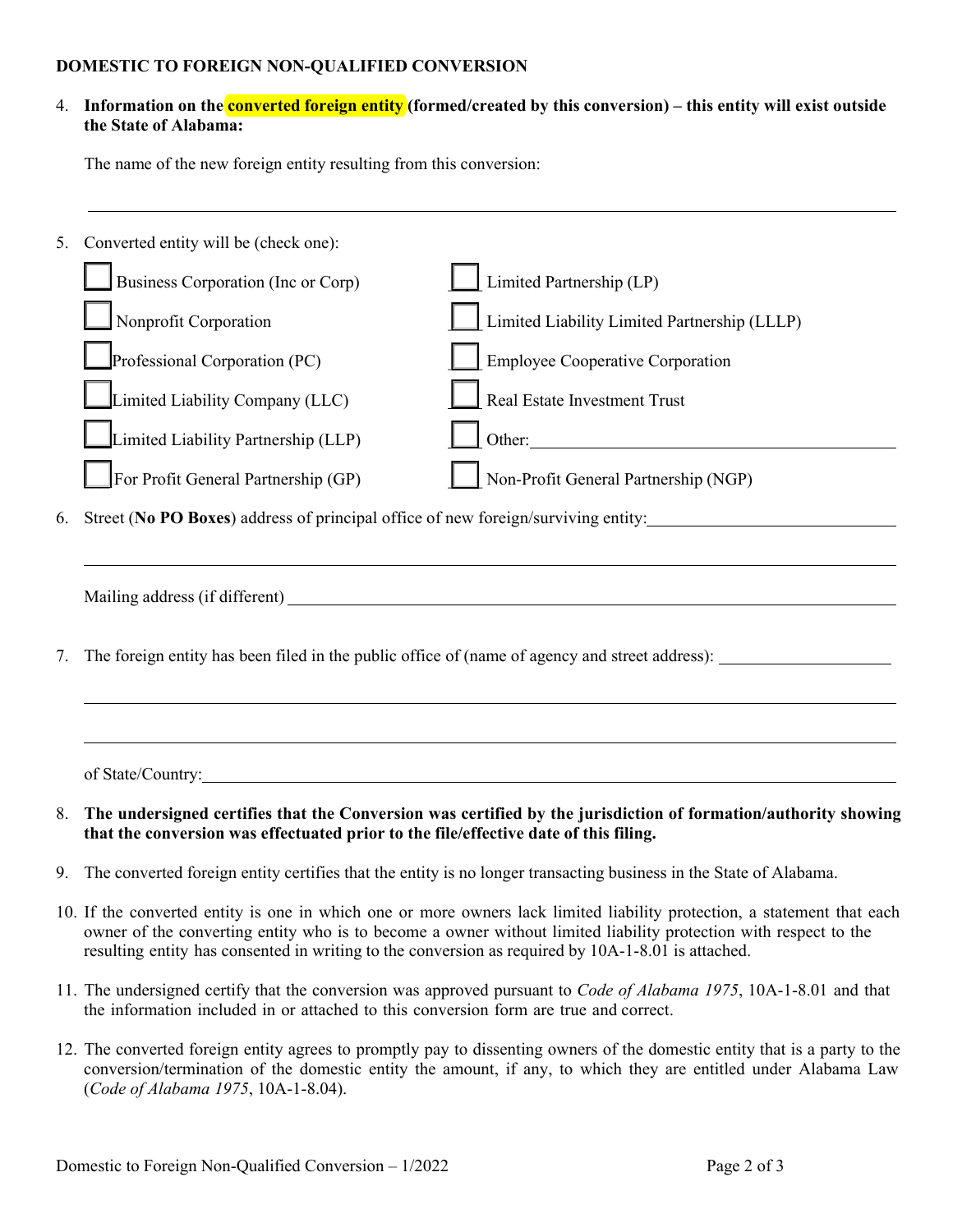#### **DOMESTIC TO FOREIGN NON-QUALIFIED CONVERSION**

- 13. The converted foreign entity consents that service of process in a proceeding to enforce any obligation or any dissenter's rights of owners of the converted/terminated Alabama domestic entity may be made by registered mail addressed to the principal address of the surviving entity provided in this document or by any method provided by the Alabama Rules of Civil Procedure. Also, any notice or demand required or permitted by law to be served on the domestic entity terminated by this conversion may be served on the surviving or resulting foreign entity by registered mail addressed to the principal office of the surviving entity as provided in this document or in any other manner similar to the procedure provided by the Alabama Rules of Civil Procedures for the process of service.
- 14. The undersigned certify that signatures are in accordance with the requirements of 10A-1-4.01 of the *Code of Alabama 1975* with respect to this filing instrument.

| Date (MM/DD/YYYY)                    | Typed name and title of signature below |
|--------------------------------------|-----------------------------------------|
|                                      | Signature                               |
| Date (MM/DD/YYYY)                    | Typed name and title of signature below |
|                                      |                                         |
|                                      | Signature                               |
| $\frac{1}{\text{Date (MM/DD/YYYY)}}$ | Typed name and title of signature below |
|                                      |                                         |
|                                      | Signature                               |
| Date (MM/DD/YYYY)                    | Typed name and title of signature below |
|                                      | Signature                               |
|                                      |                                         |

**Additional signatures may be added by attachment.**